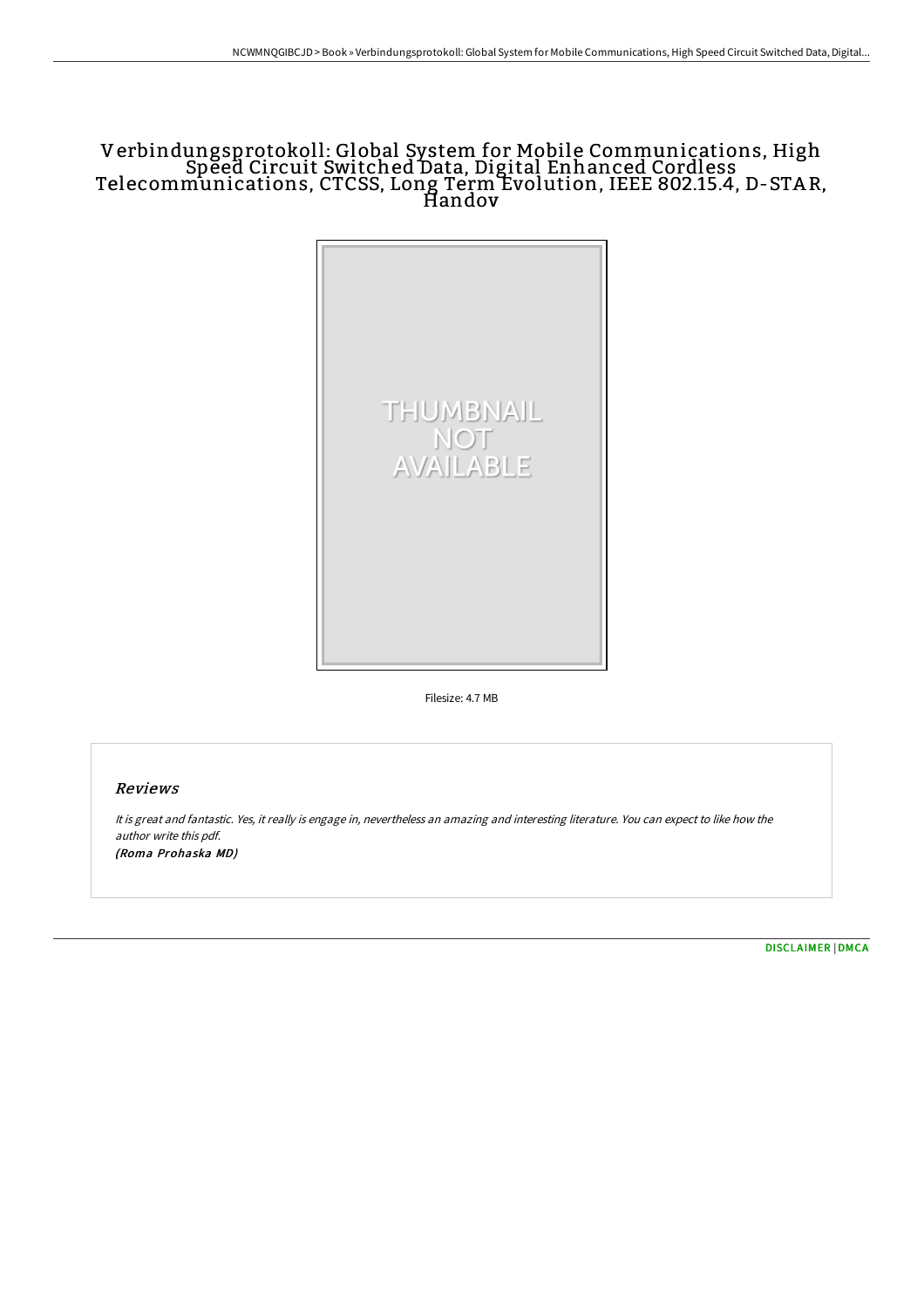### VERBINDUNGSPROTOKOLL: GLOBAL SYSTEM FOR MOBILE COMMUNICATIONS, HIGH SPEED CIRCUIT SWITCHED DATA, DIGITAL ENHANCED CORDLESS TELECOMMUNICATIONS, CTCSS, LONG TERM EVOLUTION, IEEE 802.15.4, D-STAR, HANDOV



To get Verbindungsprotokoll: Global System for Mobile Communications, High Speed Circuit Switched Data, Digital Enhanced Cordless Telecommunications, CTCSS, Long Term Evolution, IEEE 802.15.4, D-STAR, Handov PDF, please refer to the button beneath and save the document or have accessibility to additional information which might be in conjuction with VERBINDUNGSPROTOKOLL: GLOBAL SYSTEM FOR MOBILE COMMUNICATIONS, HIGH SPEED CIRCUIT SWITCHED DATA, DIGITAL ENHANCED CORDLESS TELECOMMUNICATIONS, CTCSS, LONG TERM EVOLUTION, IEEE 802.15.4, D-STAR, HANDOV book.

Books LLC, Wiki Series, 2016. Paperback. Book Condition: New. PRINT ON DEMAND Book; New; Publication Year 2016; Not Signed; Fast Shipping from the UK. No. book.

 $\mathbf{m}$ Read [Verbindungsprotokoll:](http://www.bookdirs.com/verbindungsprotokoll-global-system-for-mobile-co.html) Global System for Mobile Communications, High Speed Circuit Switched Data, Digital Enhanced Cordless Telecommunications, CTCSS, Long Term Evolution, IEEE 802.15.4, D-STAR, Handov Online  $\Box$  Download PDF [Verbindungsprotokoll:](http://www.bookdirs.com/verbindungsprotokoll-global-system-for-mobile-co.html) Global System for Mobile Communications, High Speed Circuit Switched Data, Digital Enhanced Cordless Telecommunications, CTCSS, Long Term Evolution, IEEE 802.15.4, D-STAR, Handov